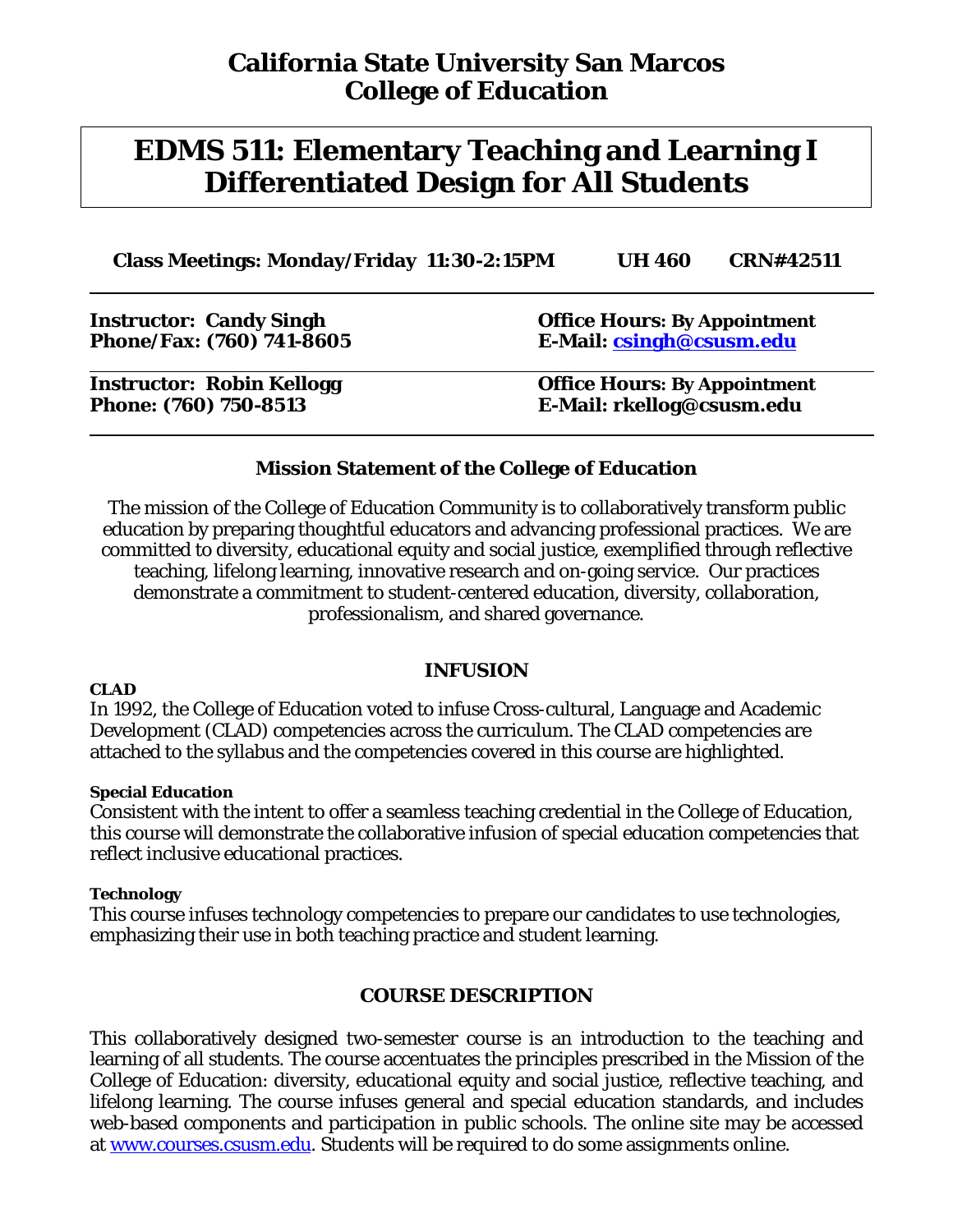#### **REQUIRED TEXTS AND WEB SITES**

- Choate, J. S. (2000). *Successful inclusive teaching: (3rd ed.).* Needham Heights, MA: Allyn and Bacon.
- Custom Reader
- Partin, Ronald*, Classroom Teachers Survival Guide*. Merrill Prentice Hall (1999).
- Villa, R. and Thousand, J. (1995). *Creating an inclusive school*. Alexandria, VA: Association for Supervision and Curriculum Development.
- Websites: Course WebCT site: [http://courses.csusm.edu](http://courses.csusm.edu/)

# **CALIFORNIA STANDARDS FOR THE TEACHING PROFESSION**

- **Engaging and supporting all students in learning**
- Creating and maintaining effective environments for student learning
- Understanding and organizing subject matter for student learning
- Planning instruction and designing learning experiences for all learners
- **Assessing student learning**
- Developing as a professional educator

## **TEACHER PERFORMANCE EXPECTATIONS**

Candidates for the Multiple Subjects Credential will:

- 1. make multiple subject matter comprehensible to all students by planning and designing instruction that reflects an understanding of the state-adopted academic content standards (TPE 1)
- 2. monitor and support student learning during instruction (TPE 2)
- 3. use, interpret, and give feedback on formal and informal assessment measures (TPE 3)
- 4. make content accessible to all learners (TPE 4)
- 5. ensure the active and equitable engagement of all students in the learning process (TPE 5)
- 6. employ developmentally appropriate teaching practices to all learners (TPE6a-d)
- 7. demonstrate knowledge and understanding of theories, principles, and instructional practices for teaching English language learners, and employ linguistically appropriate teaching practices for English learners (TPE 7)
- 8. demonstrate the ability to identify and design effective instruction for the needs, abilities, and development of all children and adolescents (TPE 8)
- 9. demonstrate the ability to use collaboration, preferral (e.g., Student Study Team) and referral processes (e.g., IEP, ITP) to ensure the development of appropriate instruction for learners with unique learning characteristics (TPE 9 and TPE 12)
- 10. plan and design learning experiences for children and adolescents that include goals, strategies, activities, materials, and use of technology, that coordinate effectively with academic content and the needs, abilities, and development of all children and adolescents (TPE 9)
- 11. demonstrate the ability to create, maintain, and reflect upon effective environments for student learning by designing a unit plan that includes authentic reference to effective instructional time allocation and instructional time management (TPE 9 and TPE 10)
- 12. demonstrate the ability to maintain effective social environments for student learning by including positive behavior supports and addressing social and emotional development of students in a classroom management plan (TPE 11)
- 13. develop as a professional educator by demonstrating their knowledge and understanding of the professional, legal, and ethical obligations of the teaching profession (TPE 12 and TPE 13)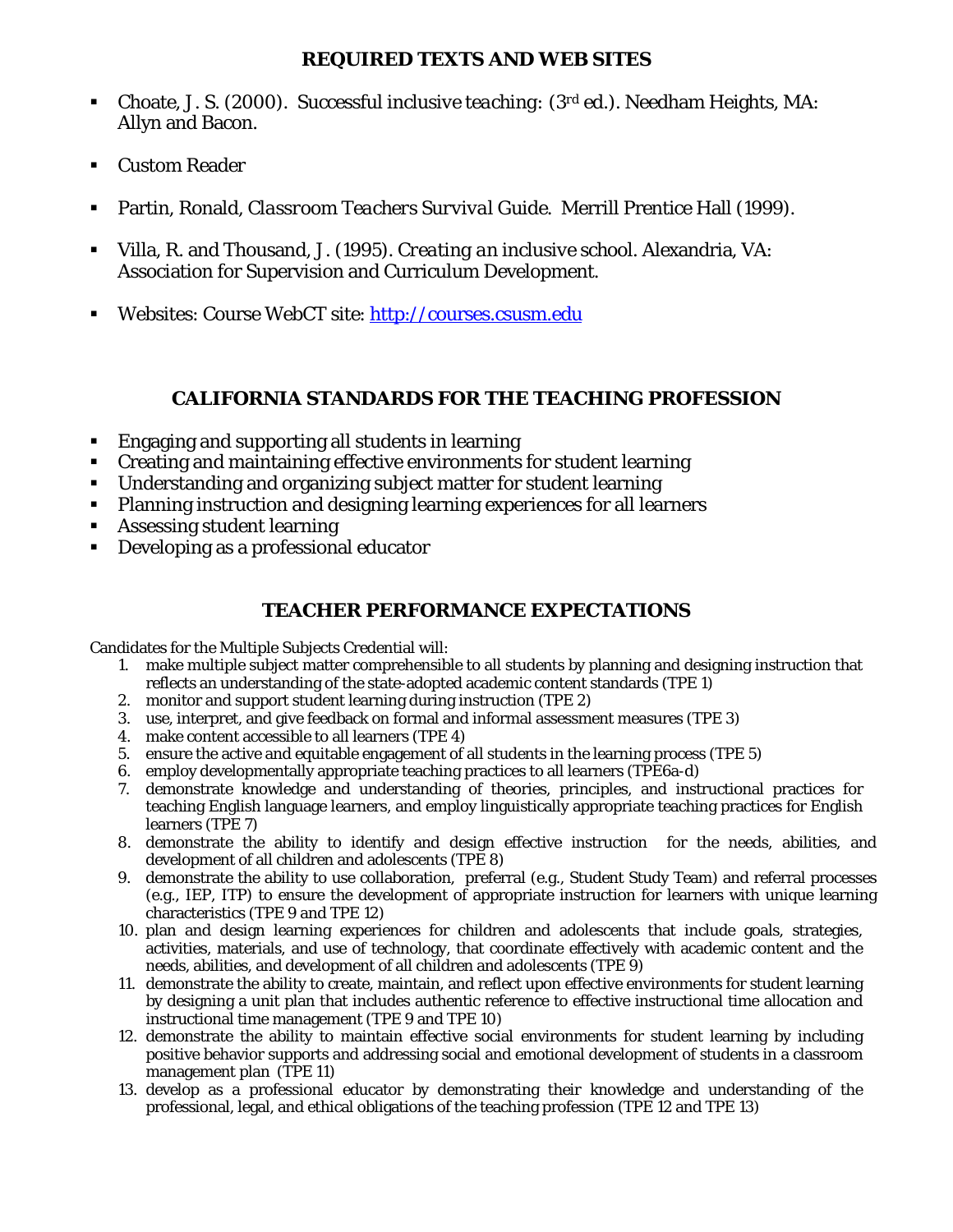# **COE ATTENDANCE POLICY**

Due to the dynamic and interactive nature of courses in the College of Education, all students are expected to attend all classes and participate actively. At a minimum, students must attend more than 80% of class time, or s/he may not receive a passing grade for the course at the discretion of the instructor. Individual instructors may adopt more stringent attendance requirements. Should the student have extenuating circumstances, s/he should contact the instructor as soon as possible

## **PROFESSIONAL AND ADMINISTRATIVE REQUIREMENTS**

- Attend all class sessions, be on time, stay for the entire session, and contact the instructor and your class buddy when you must miss all or part of class.
- Use "person-first" language in all written and oral assignments and discussions (e.g., "student with autism" rather than "autistic student").
- Word process and keep copies of all written work (for use as professional portfolio entries).
- Complete and hand in all assignments on the given due dates for full credit. If you have extraordinary circumstances that impact completion of your assignments please let the instructor know.
- Any time you have questions or concerns, please contact your instructor immediately.
- **Participate in class discussions and group activities, and demonstrate positive interpersonal skills** with classmates and guests.

# **CRITICAL ASSESSMENT TASKS (CATs)**

A number of assignments build toward these four assessment events which span the full year of two courses. These assessment events are connected to assignments for other courses in this program as well. The assignments indicated in *italics* are ones that specifically related to TPE6d: Teaching Special Education Populations in General Education Environments and Standard 14: Preparation to Teach Special Populations in the General Education Classroom.

- $\triangleright$  **Lesson Modeling** two to four opportunities of increasing duration and complexity to "teach" peers, spread across the year and embedding principles and practices under study (Themes I, III, and IV, TPE's 1, 2, 5, 6A & 6B, 6D, 11, 14)
	- o **Practice teaching opportunities, minimum one per semester**
	- o *Observation Report assignment*
	- o *Adapting Instruction assignment*
- **Long-range planning** emphasis on big picture construction of curriculum across a school year that begins with the end in mind and illustrates patterns, rhythms, structures, standards and assessments; development of a framework to "drop" units of instruction developed in content courses into (Themes I, III, IV, and TPE's 2, 3, 4, 6, 9, 10, 14, 15) **1st and 2nd semester**
	- o **Sample lesson plan**
	- o **Academic year calendar framework/Create a Classroom**
	- o *Diversity Questions assignment*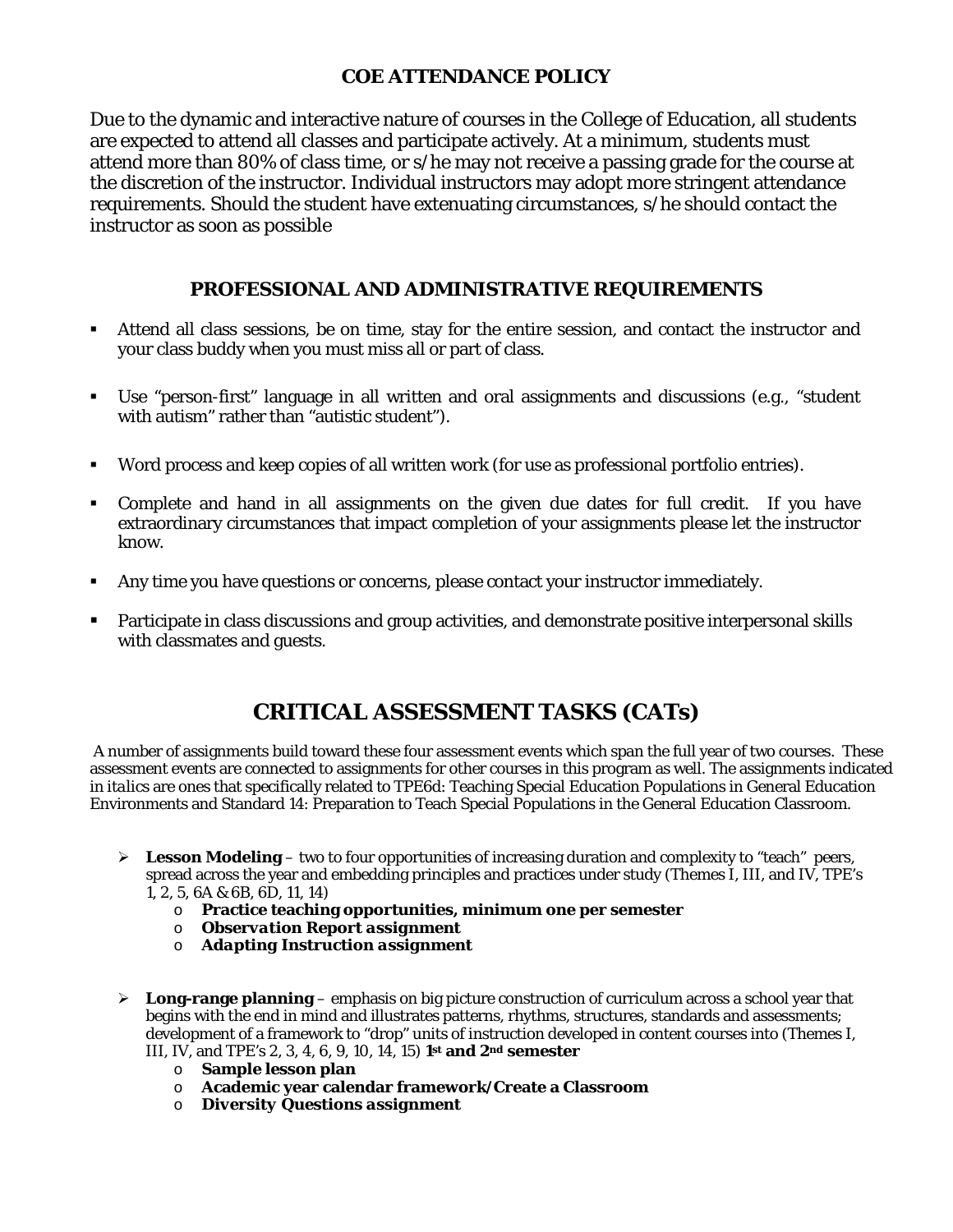- $\triangleright$  **Solution-finding** analysis of a series of cases (one in the fall semester, two in the spring) that present "real" classroom situations (e.g. video clips, written scenarios, stories from classrooms, some may be in our Allyn and Bacon reader) and development of appropriate responses using available resources (Themes I, IV, V, and TPE's 1, 2, 4, 6, 7, 8) **one case in the 1st semester, two cases in the 2nd**
	- o **Case analysis**
	- **Disability Characteristics Matrix assignment**
- **Professional development** Development of a professional portfolio framework with a number of required entries that may include the following: a philosophy statement, response to cultural plunge, sample lesson plan, year-long plan framework, professional journal article review, reflections on a board meeting, reflections on commitments to social justice, plans for ongoing development, service learning involvement, evidence of collaboration, etc.) Entries align with TPE's and demonstrate accomplishment in these areas (Themes II, V, and TPE's 12, 13, 14) **Introduced in the first semester, framework started; framework finished in the 2nd semester and projects are added.**

# **ASSIGNMENTS AND GRADING**:

- **Chapter Previews/Reading Response (HW: 10 Points)**: The nature of this class relies heavily on classroom dialogue. Therefore attendance and preparation for class are essential. Written reading response logs designed to assess attendance in class and preparedness for class will be due at the beginning of each class session. Reading logs will reflect your thoughts on assigned readings for that date. Chapter Previews are designed to introduce the key vocabulary and concepts presented in the upcoming reading and will be given at the end of each class session. Individual reading logs and previews are not graded; rather their timely submissions are noted and points are assigned on the basis of having completed the assignment for the semester. Reading logs will not be accepted late.
- **Field Observations (HW: 5 Points):** The value of this course rests in your ability to connect theories and principles presented in course readings and class activities and observe them being applied (or not) in a real classroom. To facilitate this, you are required to turn in 1-2 reflections that describe observations conducted in your student teaching assignment. In the narratives on given topics, you will highlight key observations, connect these to class readings and discussions, provide your own assessment of what works (and what doesn't) in the class, and how you might do things similarly/differently in your own classroom.
- **Lesson Plan (HW: 10 Points):** Create a detailed lesson plan that is meaningful and engaging for students. The detailed lesson plan can be taken from the 3-week unit plan that you are required to complete.
- **Create a Classroom (HW: 20 Points):** This is an opportunity to plan out a classroom of your own. It will involve developing an introductory letter to a principal explaining your philosophy of education, goals for classroom discipline, procedures that are grade appropriate, parent letter outlining curricular standards, as well as a map of your classroom.
- **Case Analysis (HW: 10 Points**): Analyze a case study that presents a "real" classroom situation involving a student with behavioral challenges. Develop appropriate responses using available resources.
- **Observation of a Student with Special Learning Needs (HW: 20 points):** Observe a child with special needs in both regular and special settings at a public school. Write a structured observation report that includes observed behaviors, information from child's school records and from talking with the child's teacher(s). Make appropriate recommendations for supporting the child's success in the school, based upon data gathered, knowledge of typical and atypical learning behaviors, and knowledge of typical and atypical social behaviors.
- **Universal Design/Access Assignment (In class: 10 points)**
- **Disability Characteristics Matrix (In class: 10 points)**
- **Diversity Questions Assignment (In class: 5 points)**